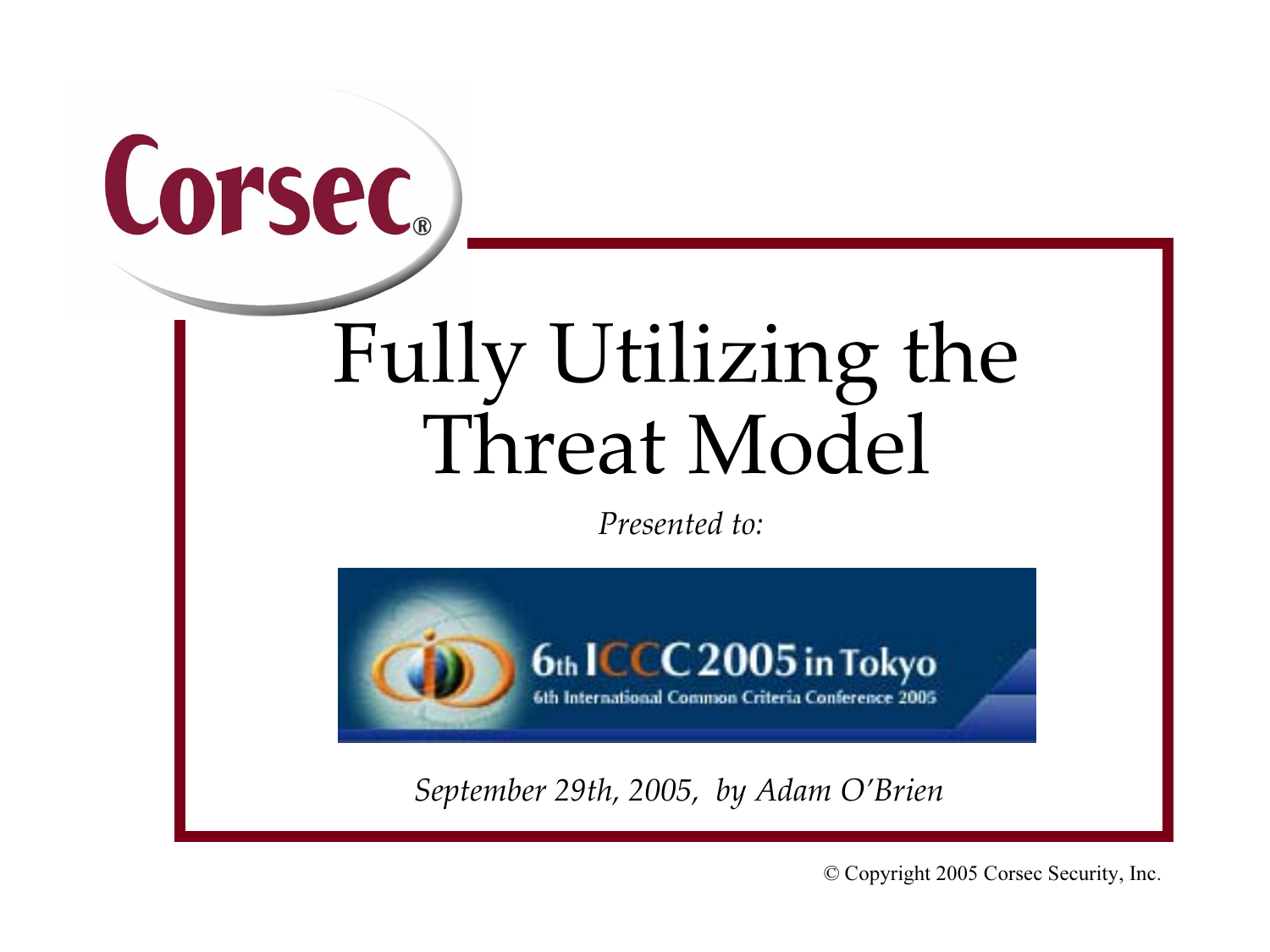

### Outline

- 1. Explain the threat model.
- 2. Outline the problem with the threat model.
- 3. Show the value of the threat model.
- 4. Propose a methodology for analysis of the threat model.

Slide 211/16/2005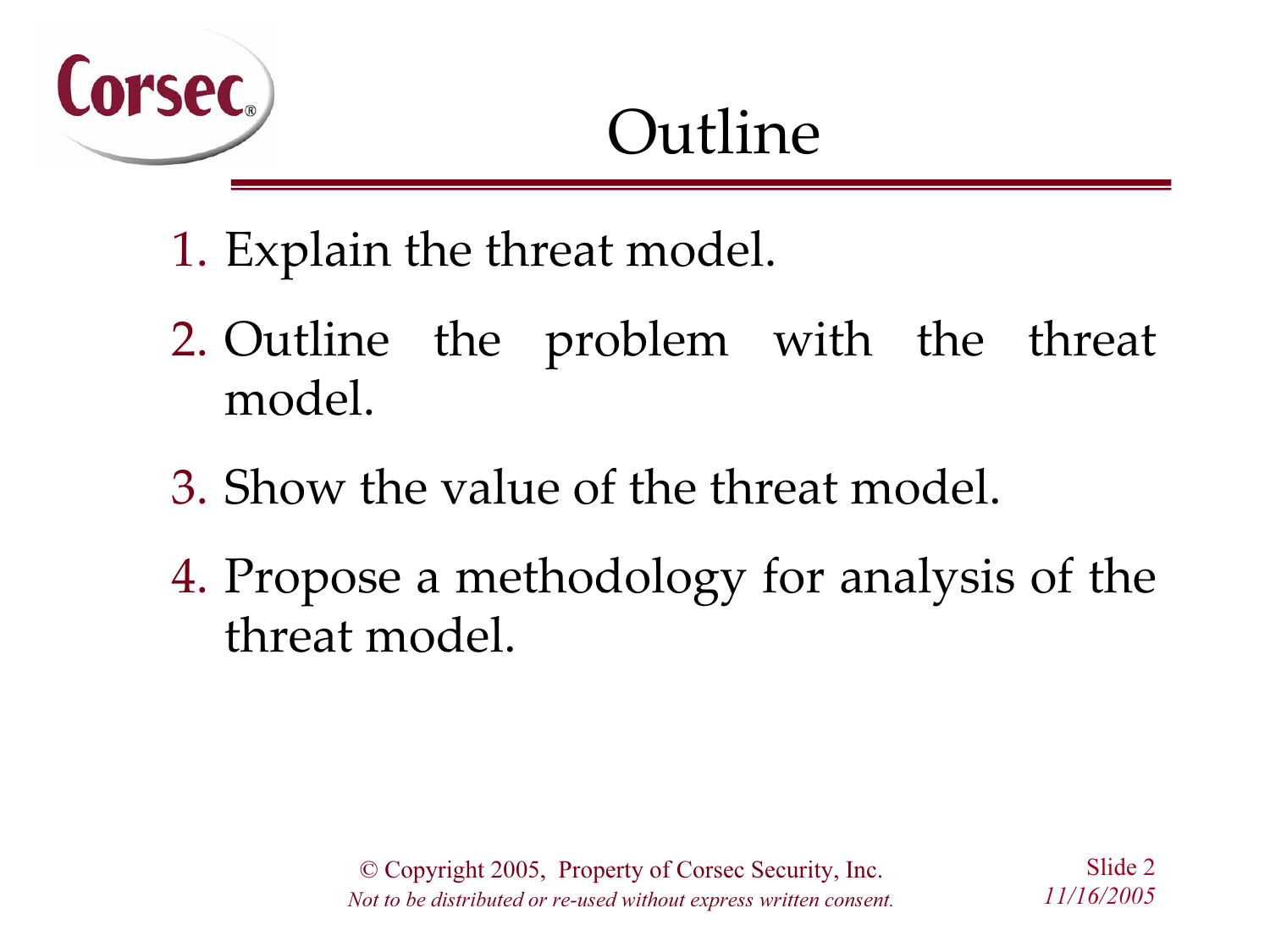

The security requirements in a Security Target derive from a threat model.

- A security problem is postulated in terms of Assumptions, Threats and Organizational Security Polices.
- A set of Security Objectives are developed which address the security problem.
- The Security Functional Requirements for the TOE are derived from the security objectives.

Slide 311/16/2005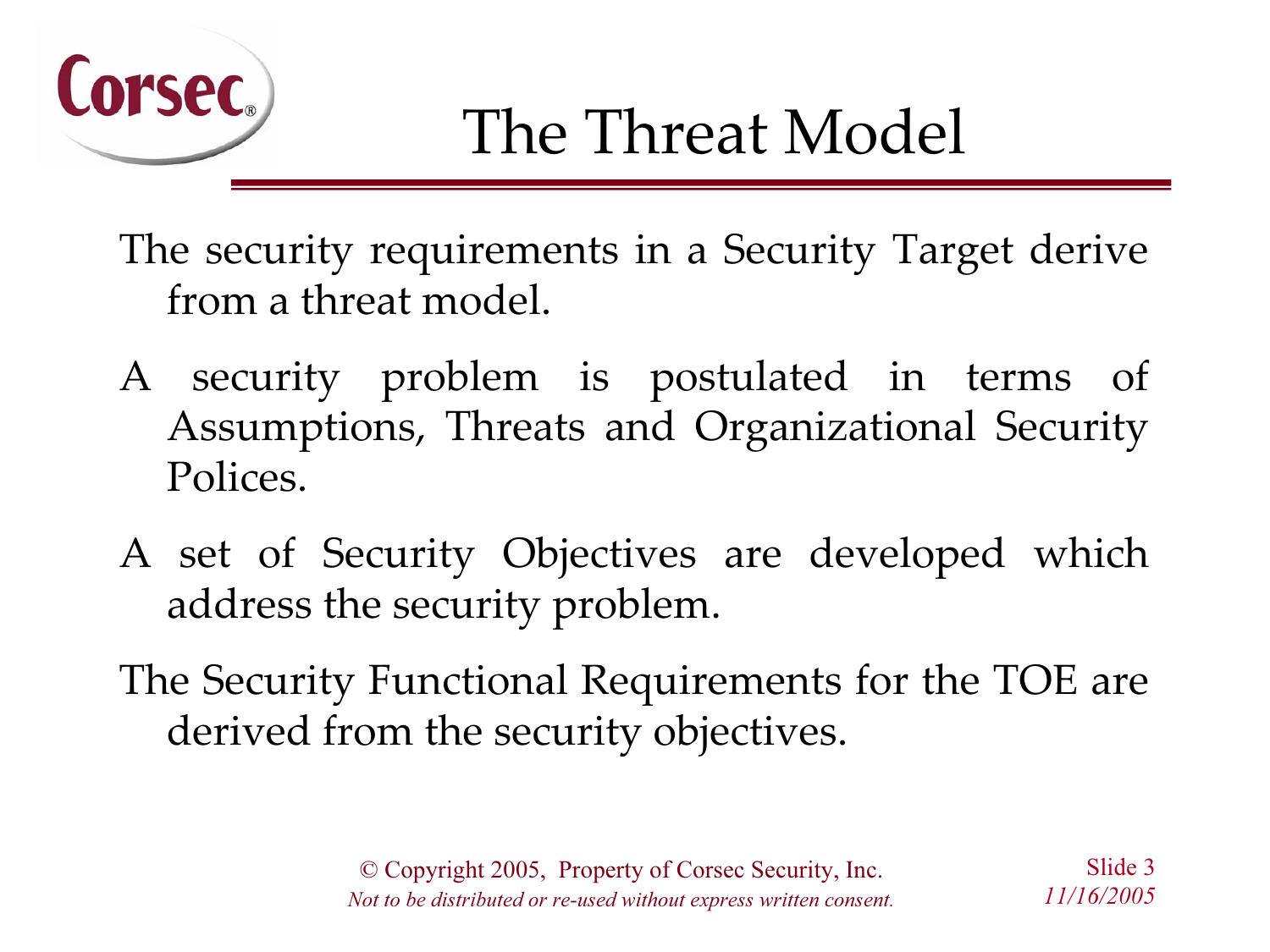

How much value does the threat model add?

Options:

1. Exclude the threat model for lower EALs.

2. Learn to love the threat model. Find ways to gain more from the analysis.

Slide 411/16/2005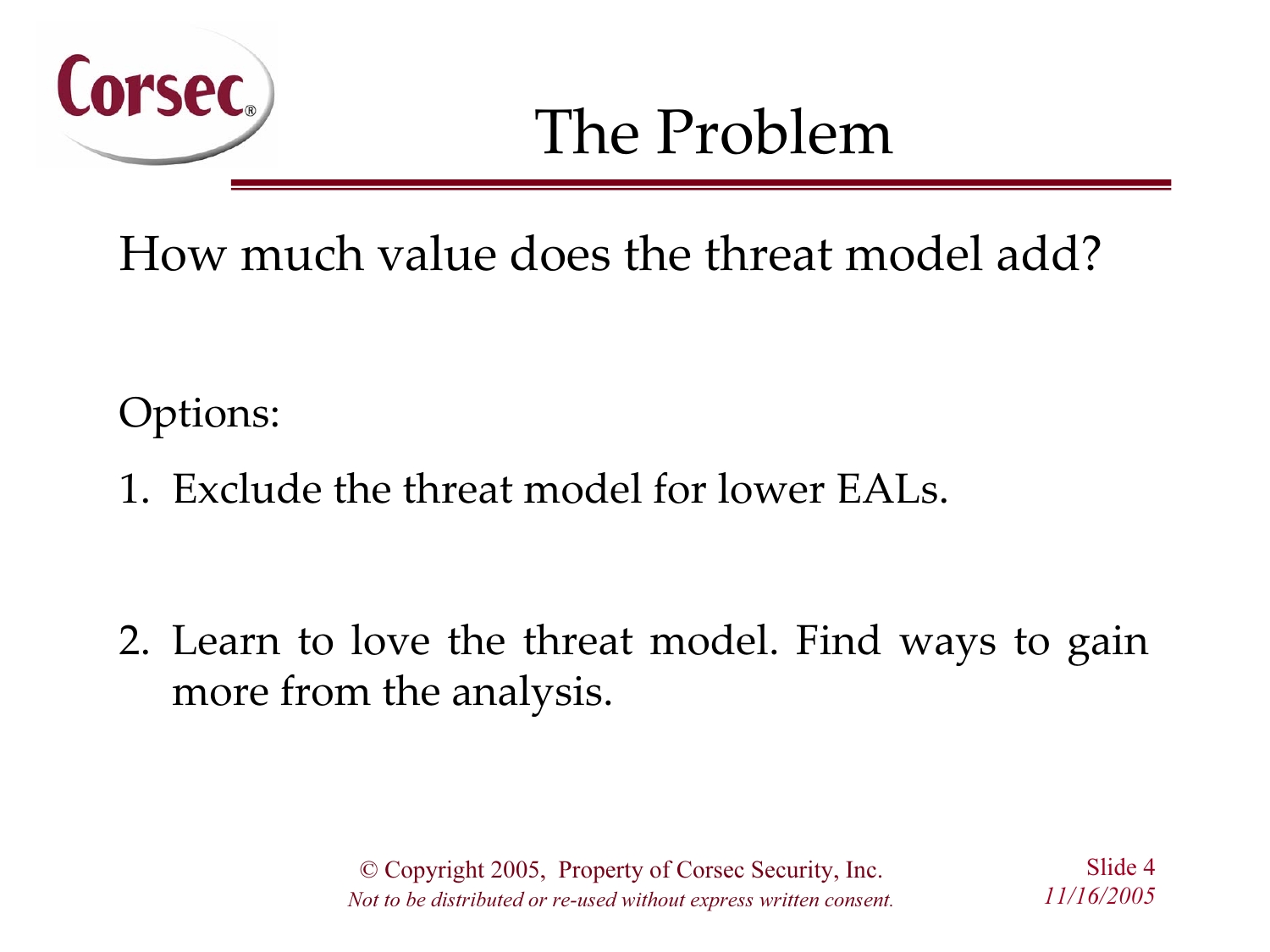#### Corsec. The value of Common Criteria

- Any testing program adds value in two main ways:
- 1. By assessing products
- 2. By improving products finding and correcting flaws

Statistics on the improvements to products from the Common Criteria process are starting to be gathered.

> © Copyright 2005, Property of Corsec Security, Inc. Not to be distributed or re-used without express written consent.

Slide 511/16/2005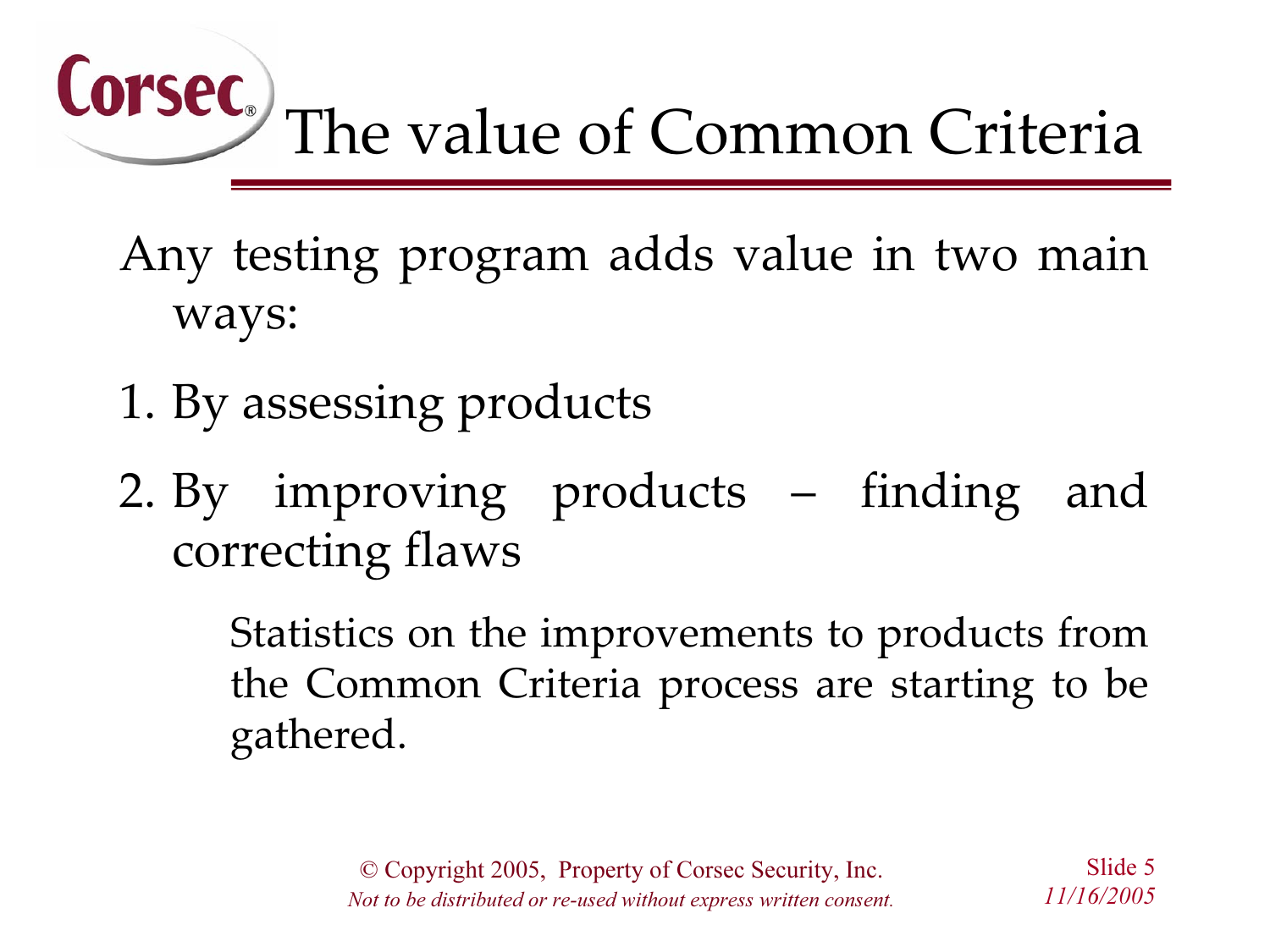

1. Design Flaw - The security functionality of the product isn't a coherent or robust solution to a realistic security problem.

2. Implementation Flaw - The security functionality was poorly implemented.

Slide 611/16/2005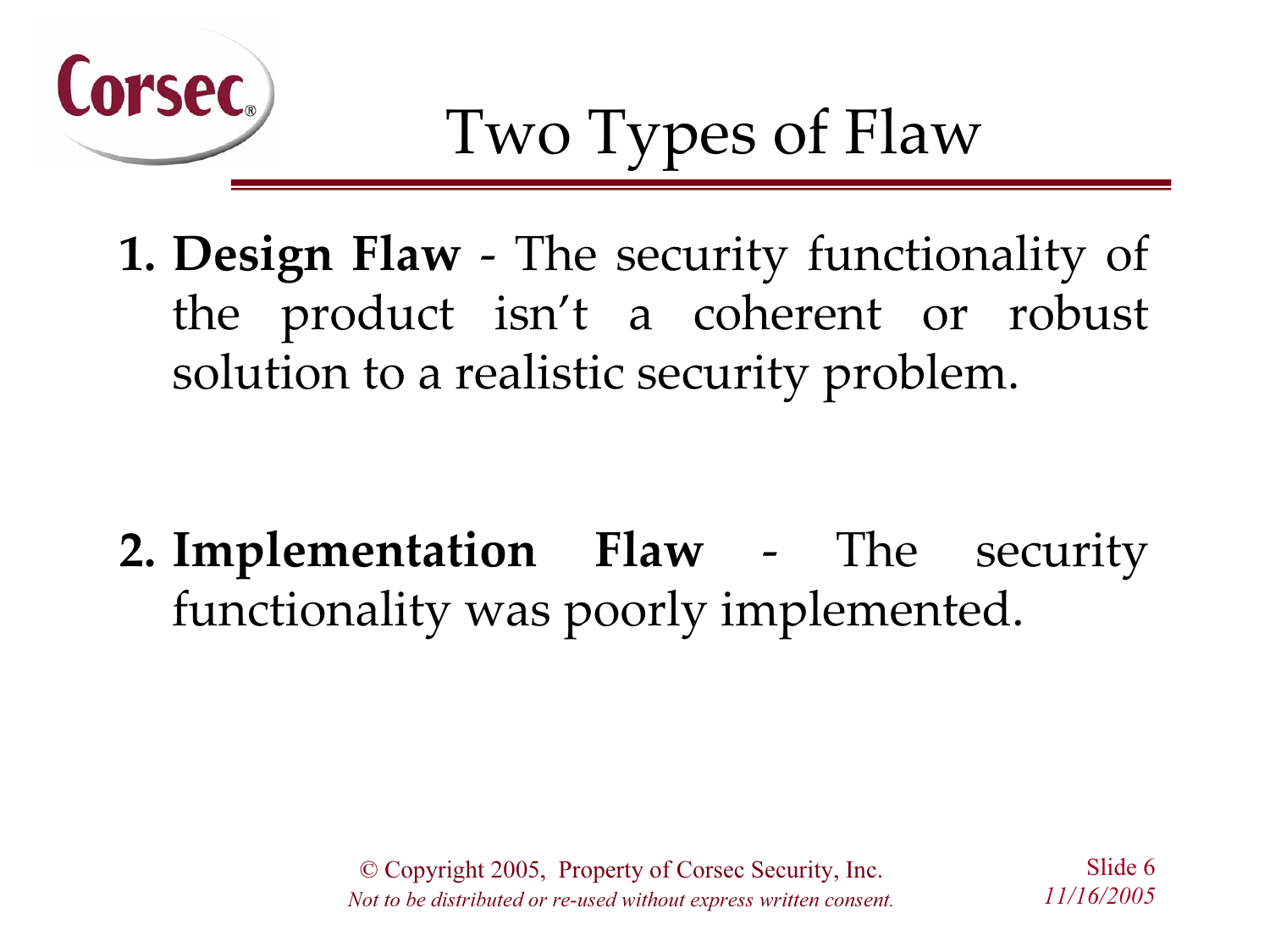

Design flaws are detected primarily through the Security Target evaluation.

ASE REQ.1.12C 'demonstrates that the IT security requirements meet the security objectives'.

The value of the threat model is that it gives a basis for determining that the security requirements are complete and coherent.

Slide 711/16/2005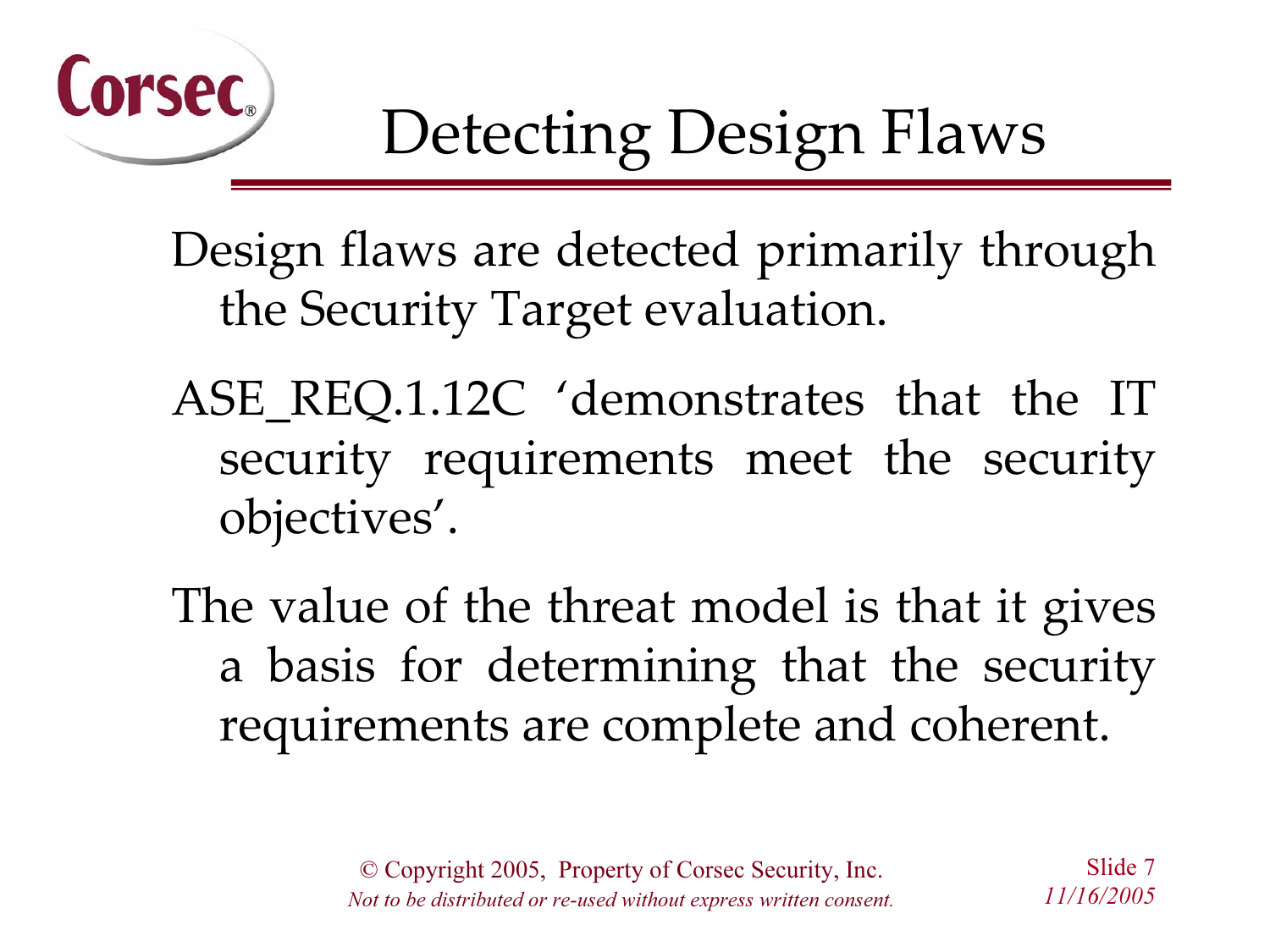

#### An analysis methodology



- 1. Determine the full range of threats.
- 2. Understand the assumptions and the environment.
- 3. Finalize the threats to security.

© Copyright 2005, Property of Corsec Security, Inc. Not to be distributed or re-used without express written consent.

Slide 811/16/2005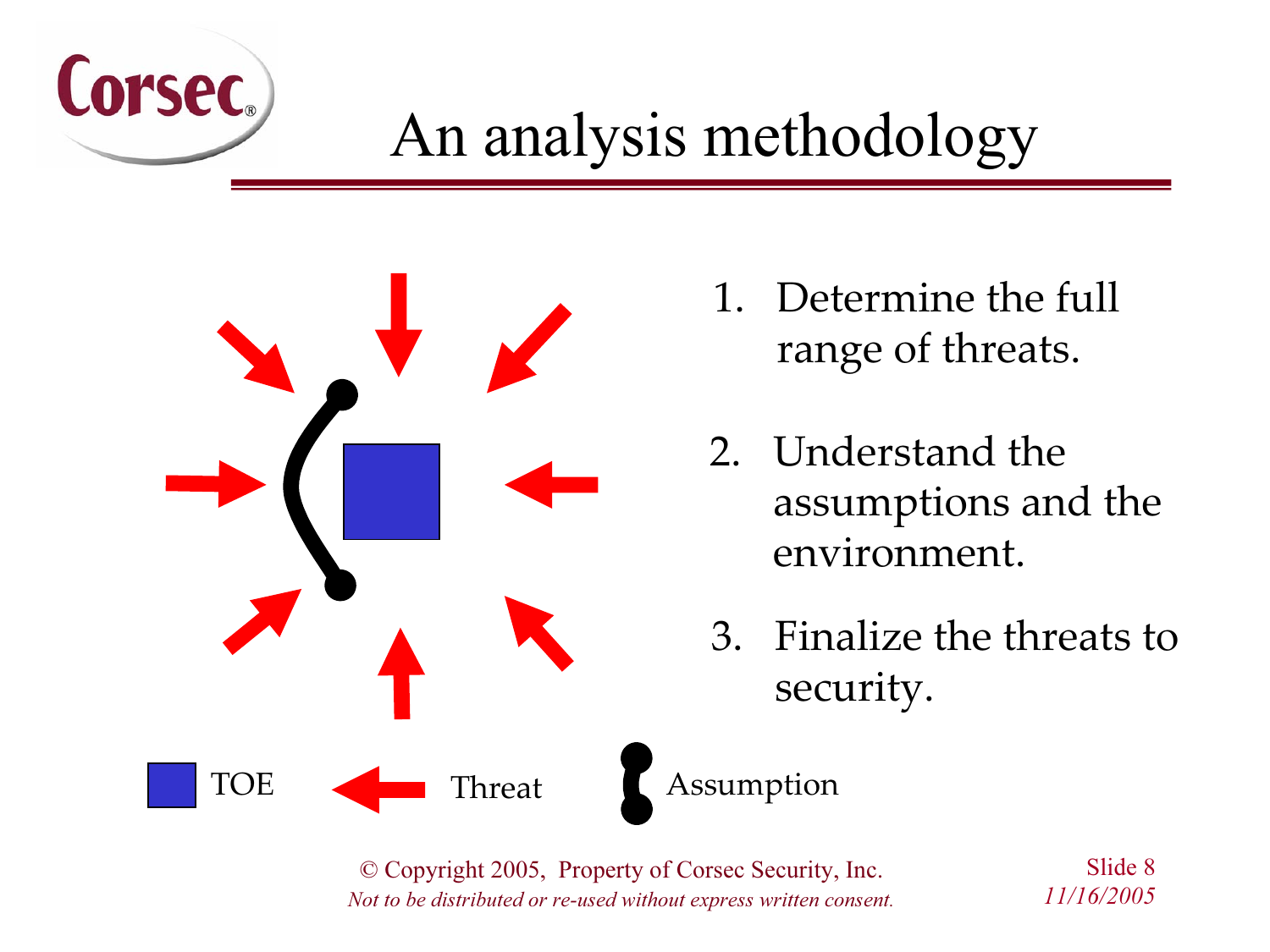

This approach gives a new focus on threat analysis. It needs to determine if the statement of threats is complete.

• The skill is less about analyzing the existing threats than in discovering the missing threats.

Slide 911/16/2005